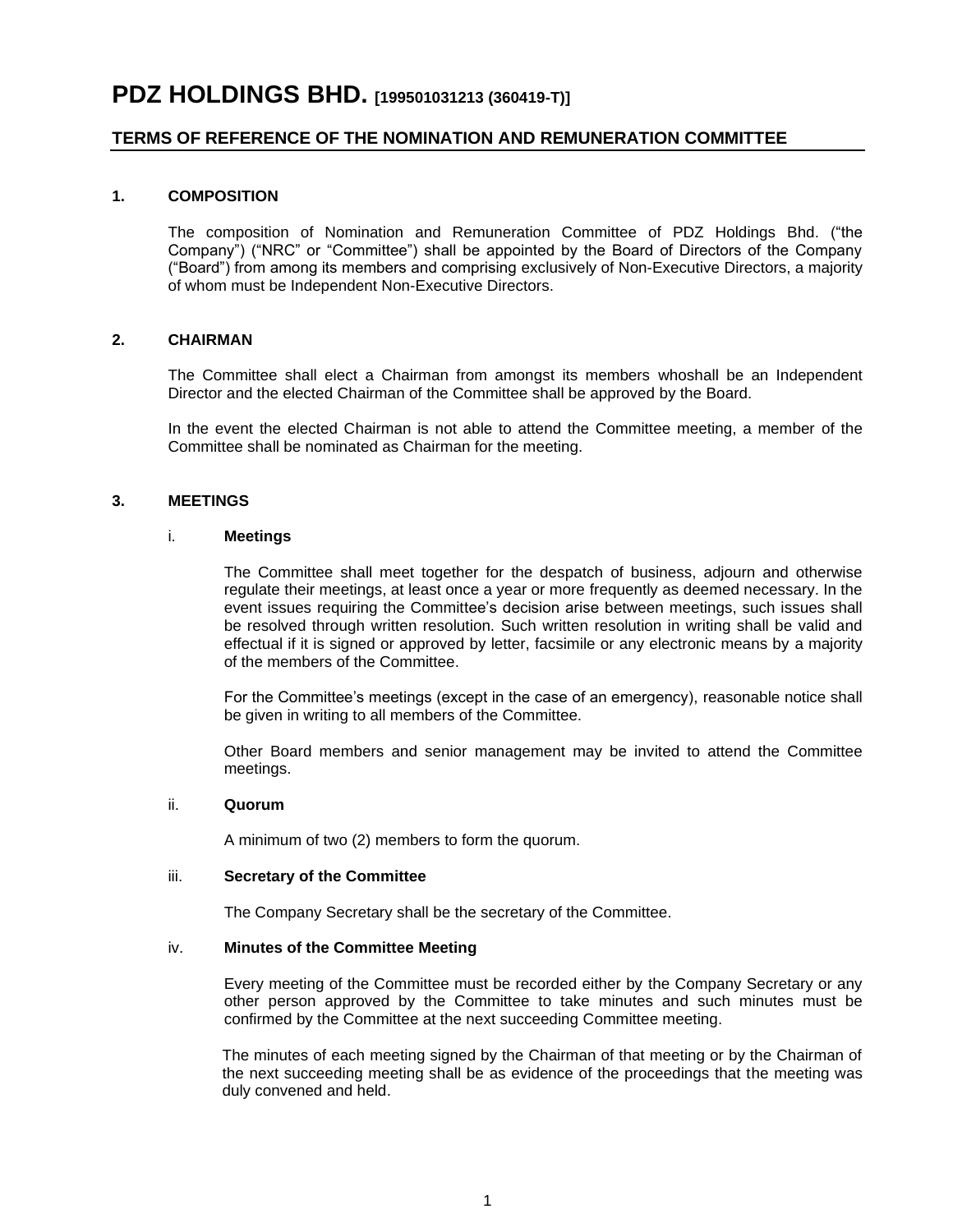# **PDZ HOLDINGS BHD. [199501031213 (360419-T)]**

## **TERMS OF REFERENCE OF THE NOMINATION AND REMUNERATION COMMITTEE**

### **4. FUNCTIONS**

The functions of the Committee are as follows:

#### For Nomination

- i. To consider and recommend to the Board suitable candidates for appointment as Directors of the Company. The Committee may utilise any independent sources to identify a suitably qualified candidate. The Committee shall nominate or appoint a gender-diverse Board. In making a recommendation to the Board on candidates for directorship, the Committee should consider the candidates:
	- a. skills, knowledge, expertise and experience;
	- b. professionalism;
	- c. integrity; and
	- d. in the case of candidates for the position of Independent Non-Executive Directors, the Committee shall also evaluate the candidates' ability to discharge such responsibilities / functions as expected from Independent Non-Executive Directors.
- ii. To evaluate the required mix of skills, experience, core competencies, diversity (in terms of age, cultural background and gender) of the Board, the Board Committees and the contribution and performance of the individual Directors for the effective and efficient functioning of the Board and the Board Committees.
- iii. To appraise each individual Director and Chairman of the Board including Independent Directors, Executive Directors as well as the Chief Executive Officer in terms of their experience, knowledge, credibility and credentials, and assess their effectiveness and contribution in carrying out their obligations and duties as a Board member of the Company. All assessments and evaluations carried out by the Committee in the discharge of all its functions should be properly documented.
- iv. To examine the ability of each Director to contribute to the effective decision-making process of the Board and ensure that the Board of the Company is functioning actively, efficiently and effectively in all its decision making.
- v. To assess the effectiveness of the Board and the Board Committees as a whole for assessing the contribution to the effectiveness on the decision-making process of the Board.
- vi. To review the term of office and performance of the Audit Committee and each of its members annually to determine whether such Audit Committee and its members have carried out their duties in accordance with their Terms of Reference.
- vii. To review and assess the independence of the Independent Directors of the Company.
- viii. To consider and recommend the Independent Non-Executive Directors beyond nine (9) years for continuation in office, having due regard to their performance and ability to continue to contribute to the Board in the light of knowledge, skills and experience required.
- ix. To oversee the development of succession planning of the Board and senior management.
- x. To carry out such other functions or assignments as may be delegated by the Board from time to time.